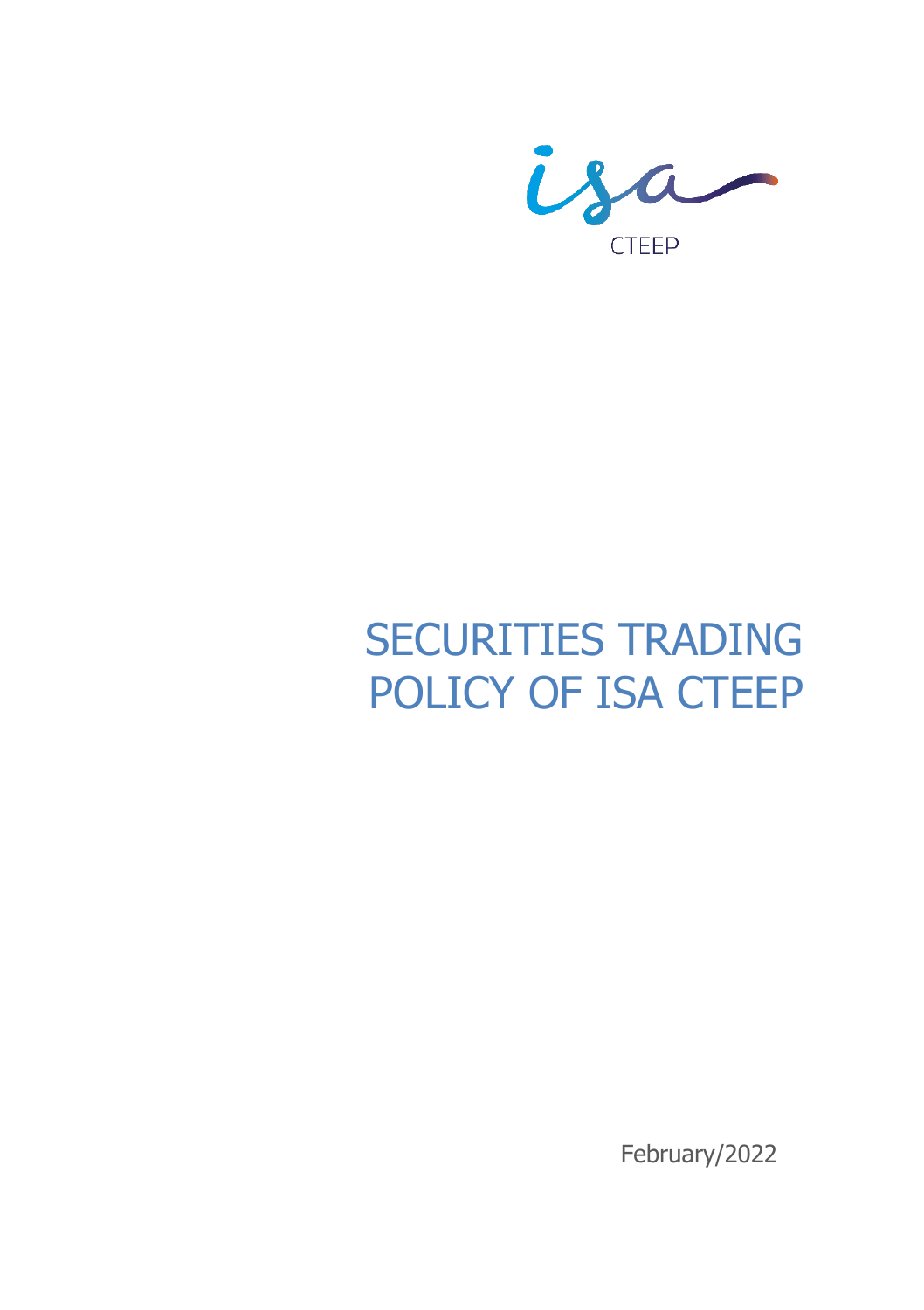CTFFP

### **I. PURPOSE**

The Securities Trading Policy of ISA CTEEP – Companhia de Transmissão de Energia Elétrica Paulista establishes the criteria and procedures to be observed by the Company and all persons bound by it for the orderly and transparent trading of the securities issued, or those referenced to such securities, ensuring the non-use of insider information that may influence their market price, in accordance with CVM (Securities and Exchange Commission of Brazil) Instruction 44, which replaced CVM Instruction 358/02, with due regard for ISA CTEEP's Policy for Disclosure of Material Information, approved by the Board of Directors on June 24, 2002.

#### **II. PERSONS BOUND BY THE SECURITIES TRADING POLICY**

- **II.1.** The following are bound by this Policy:
	- **a)** ISA CTEEP Companhia de Transmissão de Energia Elétrica Paulista;

**b)** The direct or indirect controlling shareholders, executive officers, directors and members of the Fiscal Council, Internal Audit Committee, Compensation Committee and any other technical or advisory bodies, whether or not created pursuant to the Bylaws;

**c)** Other employees who, by virtue of their job, function or position in the Company, are aware of material information not disclosed to the general public;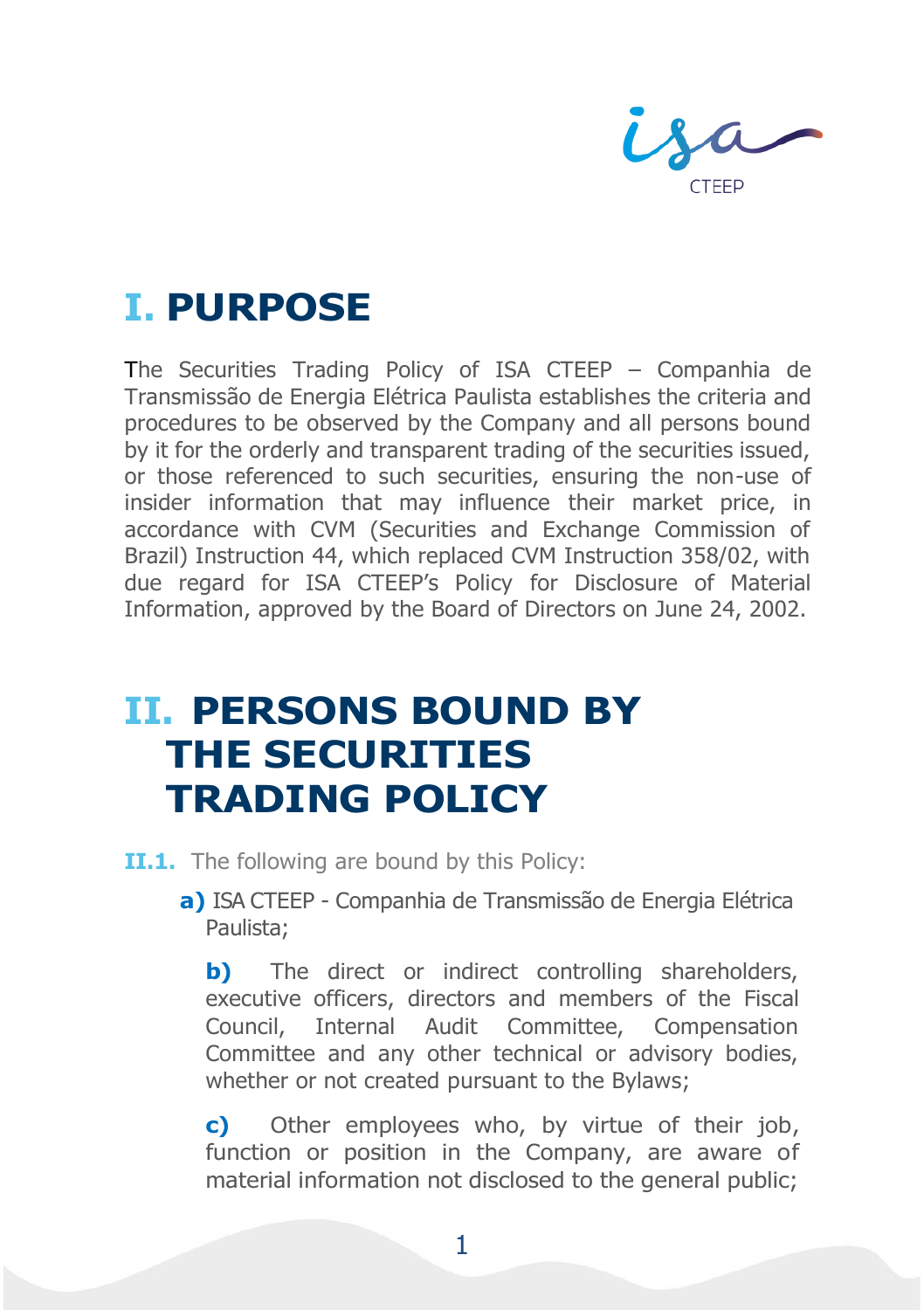

**d)** Individuals and/or legal entities that have trustbased professional or commercial relations with the Company, such as consultants, independent auditors, institutions belonging to the distribution system and any others that have access to material information prior to its disclosure;

**e)** Spouse, partner or family members up to 2<sup>nd</sup> degree, in a direct or collateral line, consanguineous or by affinity, of persons bound by this Policy, as well as companies controlled directly or indirectly by such individuals.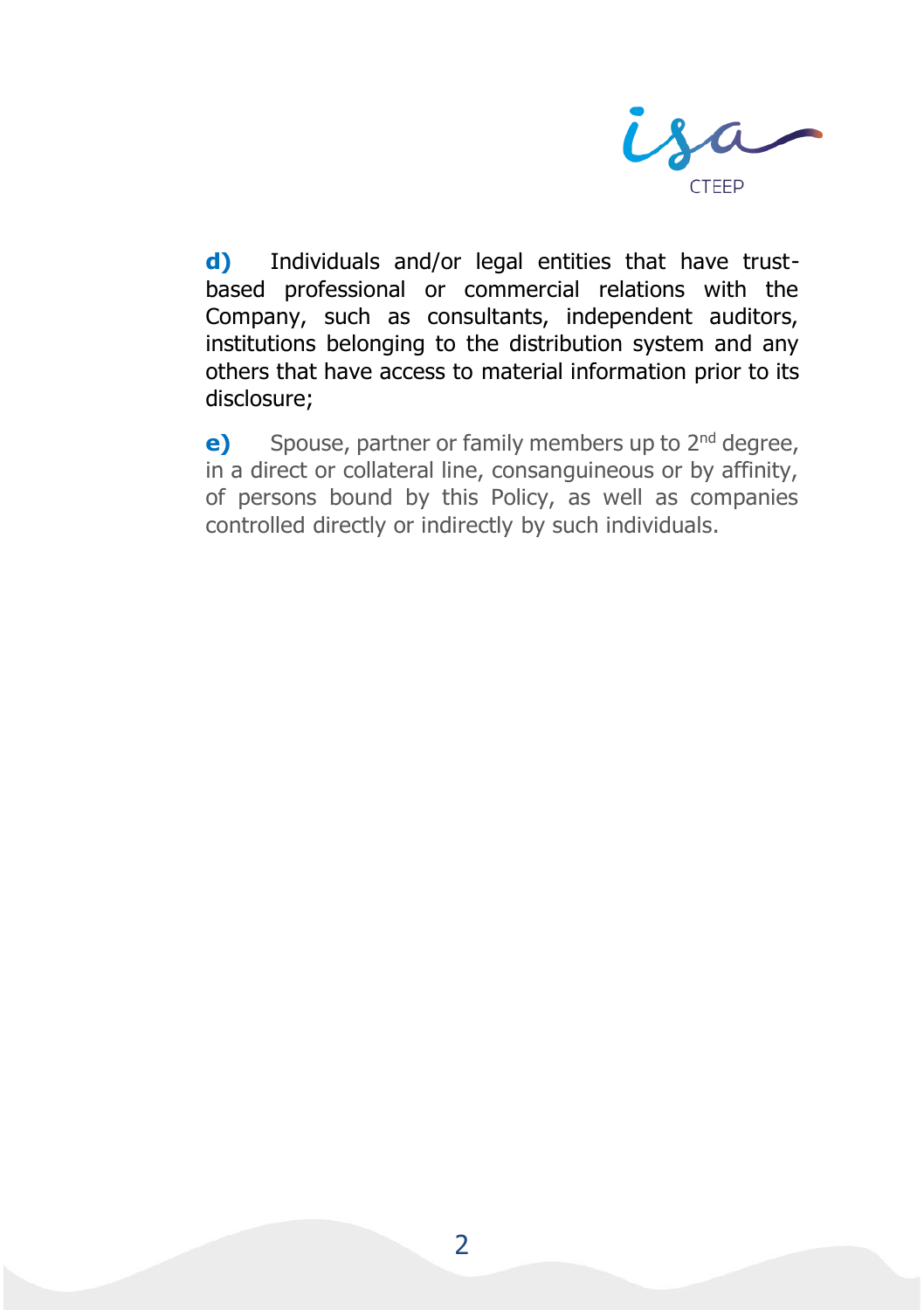

**II.2.** All the persons listed in sub-items "b", "c" and "d" of item 2.1, except those specified in sub-item 2.2.1, as well as any others that the Company's administrators deem necessary or appropriate must adhere to this Policy by signing the Statement of Adherence. People who adhere to this Policy must act diligently.

**II.2.1.** Institutions belonging to the distribution system are exempted from signing the Statement of Adherence and must expressly mention in the respective service agreements, clauses on confidentiality and adherence to this Policy.

**II.3.** Administrators who have formalized their departure from the Company prior to the public disclosure of the material fact or event initiated during their tenure remain bound by this Policy for six months from the date of their departure or until the disclosure of said material fact or event, whichever occurs first;

**II.4.** Persons who adhere to this Policy are accountable for any trade against the rules established here, carried out by a family member or company among those listed in sub-item "e".

### **III. INFORMATION ABOUT TRADING BY ADMINISTRATORS AND RELATED PERSONS**

**III.1.** The executive officers, directors and members of the Fiscal Council, Internal Audit Committee, Compensation Committee and any other technical or advisory bodies, whether or not created pursuant to the Bylaws, must inform the Company, through the Investor Relations department, of the ownership and trades on securities issued by the Company, its parent company and subsidiaries (if publicly-held companies).

**III.2.** Such communication must specify trades involving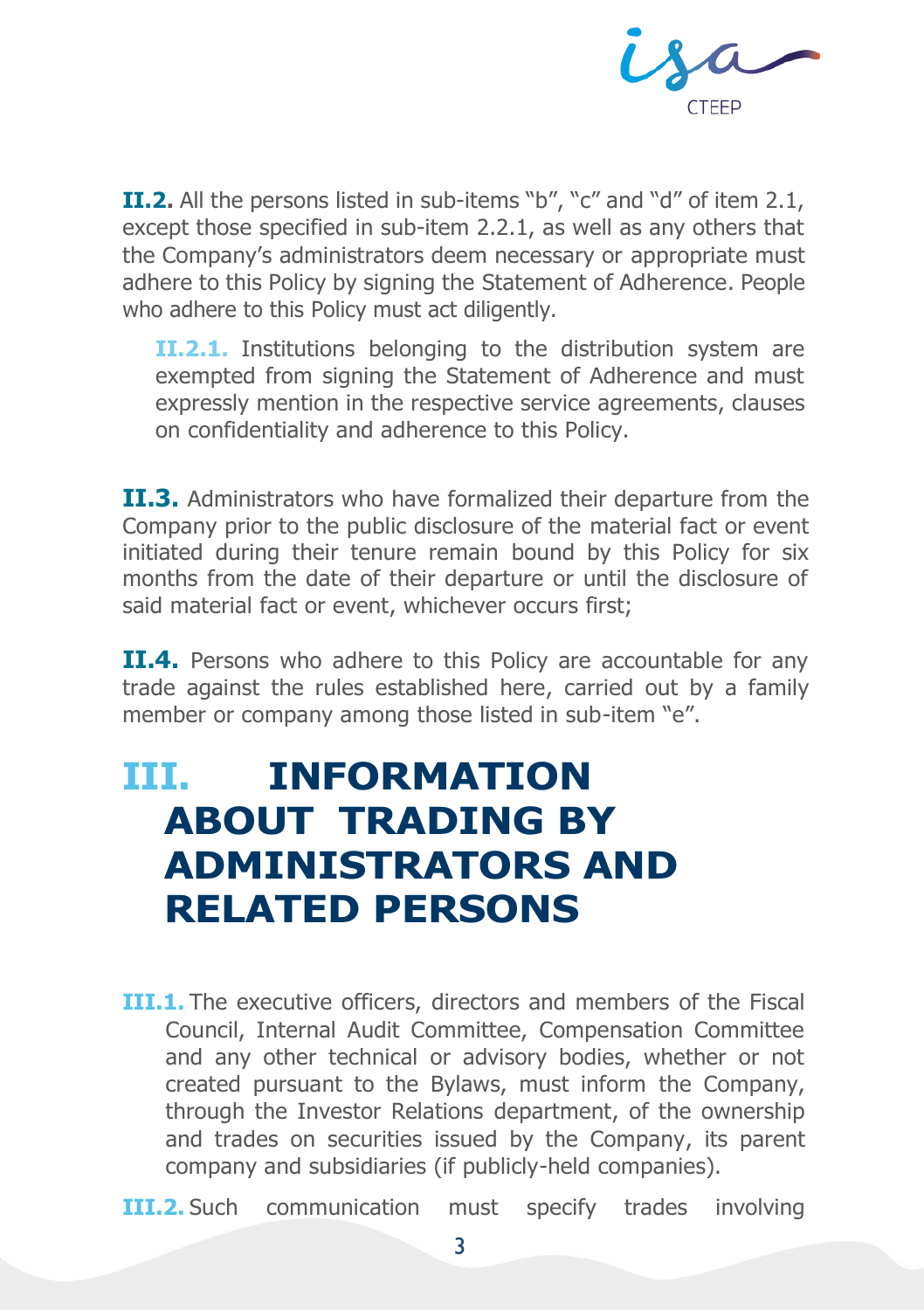

derivatives or any other securities referenced to the securities issued by the Company or its parent company or subsidiaries, and must include:

- **a)** name and identification of the notifier, as well as the individual / corporate taxpayer number (CPF/CNPJ);
- **b)** number, by type and class, in case of shares, and other characteristics in case of other securities, identification of the issuer and the position held before and after the trade;
- **c)** the form of acquisition or sale, price and date of the transactions.
- **III.3.** The persons listed in item 3.1 must also inform the securities issued by the Company owned by their spouse from whom they are not legally divorced, their partner, any dependent included in their annual income tax return and companies directly or indirectly controlled by them, as well as any trade on these securities.
- **III.4.** The communication must be submitted:
	- **a)** within five (5) days after each trade;
	- **b)** on the first business day after taking office.

#### **IV. RESTRICTIONS**

- **IV.1.** The following practices are forbidden:
	- **a)** providing insider information to third parties for their benefit and use (tipping);
	- **b)** using insider information for one's own benefit (insider trading) by acquiring or selling securities while aware of material information that is not yet public knowledge.

**IV.2.** The Company and persons listed in item 2 are prohibited from trading securities issued by the Company, or those referenced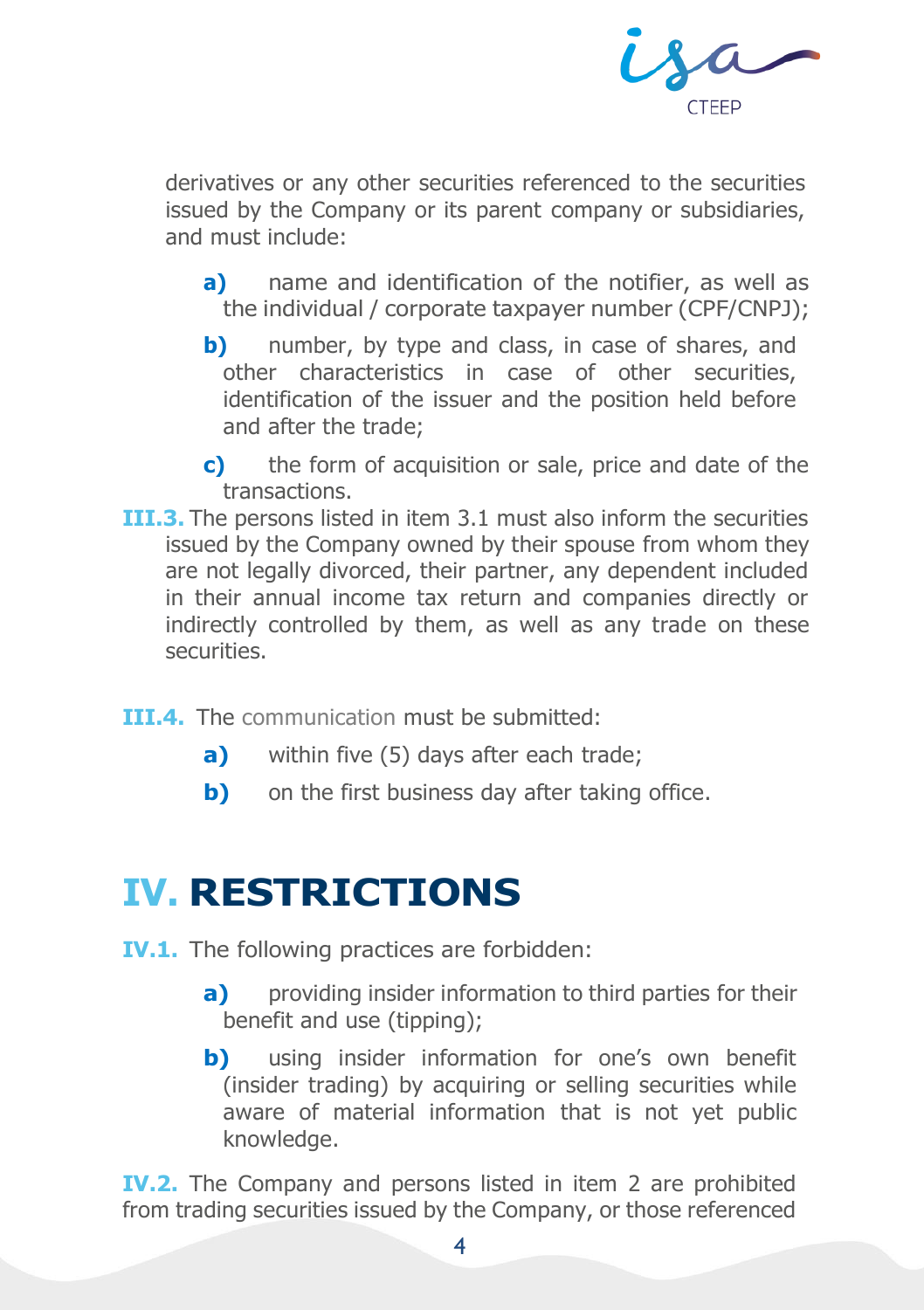

to such securities, in the following cases:

- **a)** from the date of becoming aware of any material fact or event until the date of disclosure of such fact or event to the market, regardless of the assessment about the existence of material information pending disclosure or the intention with regard to trading;
- **b)** during the fifteen (15) days prior to the disclosure of quarterly (ITR) and annual financial information (DFP and Reference Form) of the Company, excluding the date of disclosure, but securities may be traded on that date only after said disclosure.
- **IV.3.** The Investor Relations Officer may, at their discretion, extend the restrictions set forth in item 4.2 t to beyond the date of disclosure of the material fact or event whenever there is a hypothesis of trade detrimental to the shareholders or the Company.

**IV.4.** The prohibitions established here apply both to trades on the stock exchanges and over-the-counter markets, whether or not organized, and to those carried out without the intervention of an institution belonging to the distribution system.

## **V.EXCEPTIONS**

The prohibitions set forth in item 4.2 do not apply to:

- **a)** trading on fixed income securities, when carried out through transactions with combined commitments to buy the seller and to sell by the buyer, for settlement on a pre-established date, prior to or on the maturity date of the underlying securities to the transaction, with predefined yield or remuneration parameters;
- **b)** transactions aimed at meeting obligations undertaken prior to the start of the lockup period